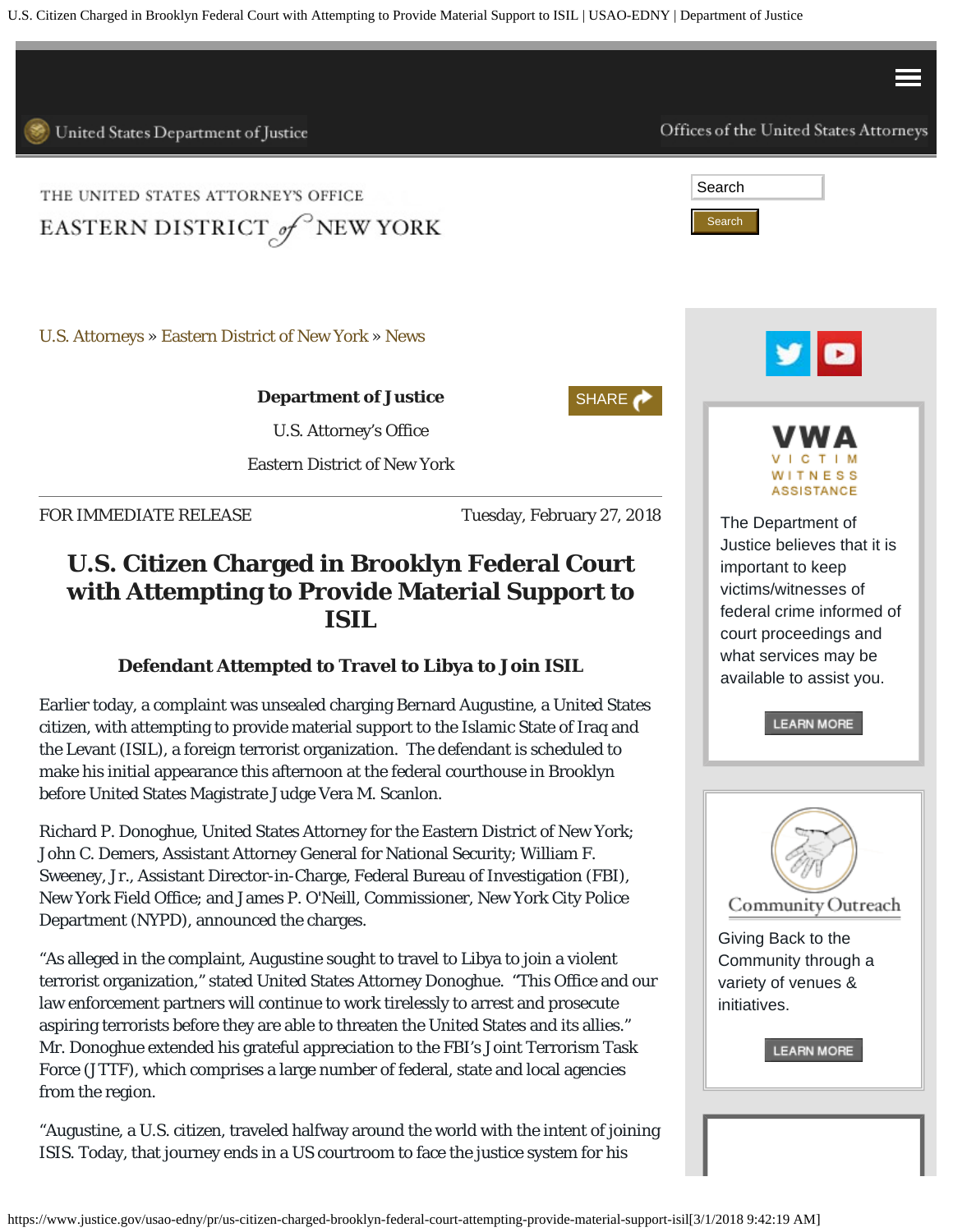alleged support for a terrorist organization," stated FBI Assistant Director-in-Charge Sweeney. "The FBI New York Joint Terrorism Task Force remains dedicated to bringing terrorists to justice wherever they are. I would like to thank all of our partner agencies for their continued vigilance."

"Today, as is too often the case, another person was arrested for attempting to provide material support to ISIS," stated NYPD Commissioner O'Neill. "Terrorism, violence, and murder is not a pathway to martyrdom. We will continue to arrest anyone who attempts to join or help a terrorist organization. My thanks to the many detectives, agents, and prosecutors whose work on the original Joint Terrorism Task Force here in Manhattan made today's arrest and charges possible."

As alleged in the complaint, the defendant traveled to Tunisia in February 2016. Upon his arrival in Tunisia, the defendant attempted to travel to Libya to enter ISILcontrolled territory. The defendant was arrested in Tunisia before he was able to travel into Libya.

After Augustine completed his term of imprisonment in Tunisia, he was subject to expulsion and Tunisian authorities transferred the defendant to the custody of the FBI.

Prior to his departure from the United States, Augustine repeatedly expressed support for ISIL and for individuals who provided support to the foreign terrorist organization's mission of violent extremism. In March 2016, JTTF agents obtained a search warrant for the defendant's laptop computer. In reviewing the contents of the defendant's laptop, agents found evidence that, in the months prior to his departure, the defendant had viewed numerous videos that depicted ISIL leaders and fighters, including fighters engaged in acts of violence. There was also evidence on the laptop that, during the same period, the defendant viewed videos depicting well-known figures who were public supporters of ISIL, or of engaging in violent acts against Westerners, including, among others, Usama Bin Laden and Anwar al-Awlaki. In addition, the defendant's Internet search history information revealed that, in the months leading up to his departure from the United States, the defendant actively searched for information on ISIL, how to join ISIL, radical jihadist propaganda and firearms. Finally, the investigation revealed that, in the weeks leading up to his travel from the United States, the defendant made numerous postings in online forums expressing support for ISIL and violent jihad.

If convicted, Augustine faces a maximum sentence of 20 years in prison. The charge in the federal complaint is merely an allegation, and the defendant is presumed innocent unless and until proven guilty.

The government's case is being handled by the Office's National Security & Cybercrime Section and the Justice Department's National Security Division. Assistant United States Attorney Peter Baldwin and Raj Parekh of the Counterterrorism Section of the National Security Division are in charge of the prosecution.

## **The Defendant:**

BERNARD AUGUSTINE



DEPARTMENT of JUSTICE **ACTION CENTER** [Report a Crime](https://www.justice.gov/usao-edny/report-crime)